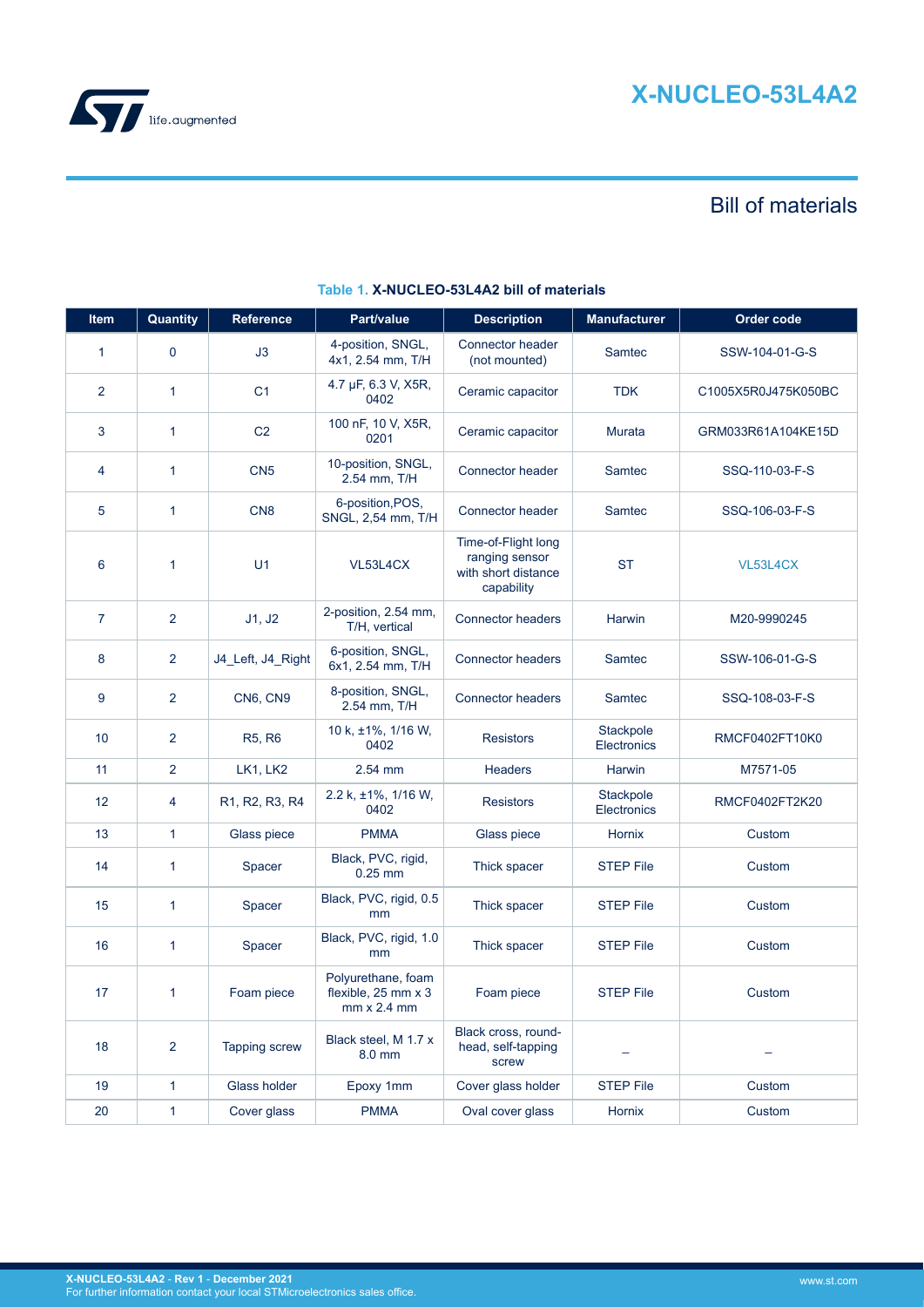# **Evaluation board license agreement**

*Important: All information on this document is subject to this Evaluation Board License Agreement.*

By using this evaluation board or kit (together with all related software, firmware, components, and documentation provided by ST, "Evaluation Board"), You ("You") are agreeing to be bound by the terms and conditions of this Evaluation Board License Agreement ("Agreement"). Do not use the Evaluation Board until You have read and agreed to this Agreement. Your use of the Evaluation Board constitutes Your acceptance of this Agreement.

#### **LICENSE**

STMicroelectronics ("ST") grants You the right to use the enclosed Evaluation Board offering limited features only to evaluate and test ST products solely for Your evaluation and testing purposes in a research and development setting. The Evaluation Board shall not be, in any case, directly or indirectly assembled as a part in any production of Yours as it is solely developed to serve evaluation purposes and has no direct function and is not a finished product. If software and/or firmware is accompanied by a separate end user license agreement ("EULA"), then such software and/or firmware shall be governed by such EULA.

#### **EVALUATION BOARD STATUS**

The Evaluation Board offers limited features allowing You only to evaluate and test the ST products. The Evaluation Board is not intended for consumer or household use. You are not authorized to use the Evaluation Board in any production system, and it may not be offered for sale or lease, or sold, leased or otherwise distributed for commercial purposes. If the Evaluation Board is incorporated in an evaluation system, the evaluation system may be used by You solely for Your evaluation and testing purposes. Such evaluation system may not be offered for sale or lease or sold, leased or otherwise distributed for commercial purposes and must be accompanied by a conspicuous notice as follows: "This device is not, and may not be, offered for sale or lease, or sold or leased or otherwise distributed for commercial purposes".

# **OWNERSHIP AND COPYRIGHT**

Title to the Evaluation Board remains with ST and/or its licensors. You may not remove any copyright or other proprietary rights notices without prior written authorization from ST. You may make one copy of the software and/or firmware of the Evaluation Board for back up or archival purposes provided that You reproduce and apply to such copy any copyright or other proprietary rights notices included on or embedded in the software and/or firmware. You agree to prevent any unauthorized copying in whole or in part of the Evaluation Board.

#### **RESTRICTIONS AND WARNINGS**

Before You handle or use the Evaluation Board, You must carefully review any related documentation provided by ST. Such documentation may contain important warnings. You shall comply with all such warnings and other instructions and employ reasonable safety precautions in using the Evaluation Board. Failure to do so may result in death, personal injury, or property damage. If You have any questions regarding the safe usage of the Evaluation Board, You should contact ST for guidance.

You may not sell, assign, sublicense, lease, rent or otherwise distribute the Evaluation Board for commercial purposes, in whole or in part, or use Evaluation Board in a production system, with the exception that if You are an authorized ST distributor, You may resell the Evaluation Board in compliance with the applicable terms and conditions. Except as provided in this Agreement or as explicitly permitted in the documentation of the Evaluation Board, You may not reproduce the Evaluation Board or modify,

reverse engineer, de-compile or disassemble its software and/or firmware, in whole or in part.

You shall not use the Evaluation Board in any safety critical or functional safety testing, including but not limited to testing of life supporting, military or nuclear applications. ST expressly disclaims any responsibility for such usage which shall be made at Your sole risk, even if ST has been informed in writing of such usage. Unless expressly designated in writing by ST as suitable for use in testing automotive or aerospace applications, You shall not use the Evaluation Board in such testing.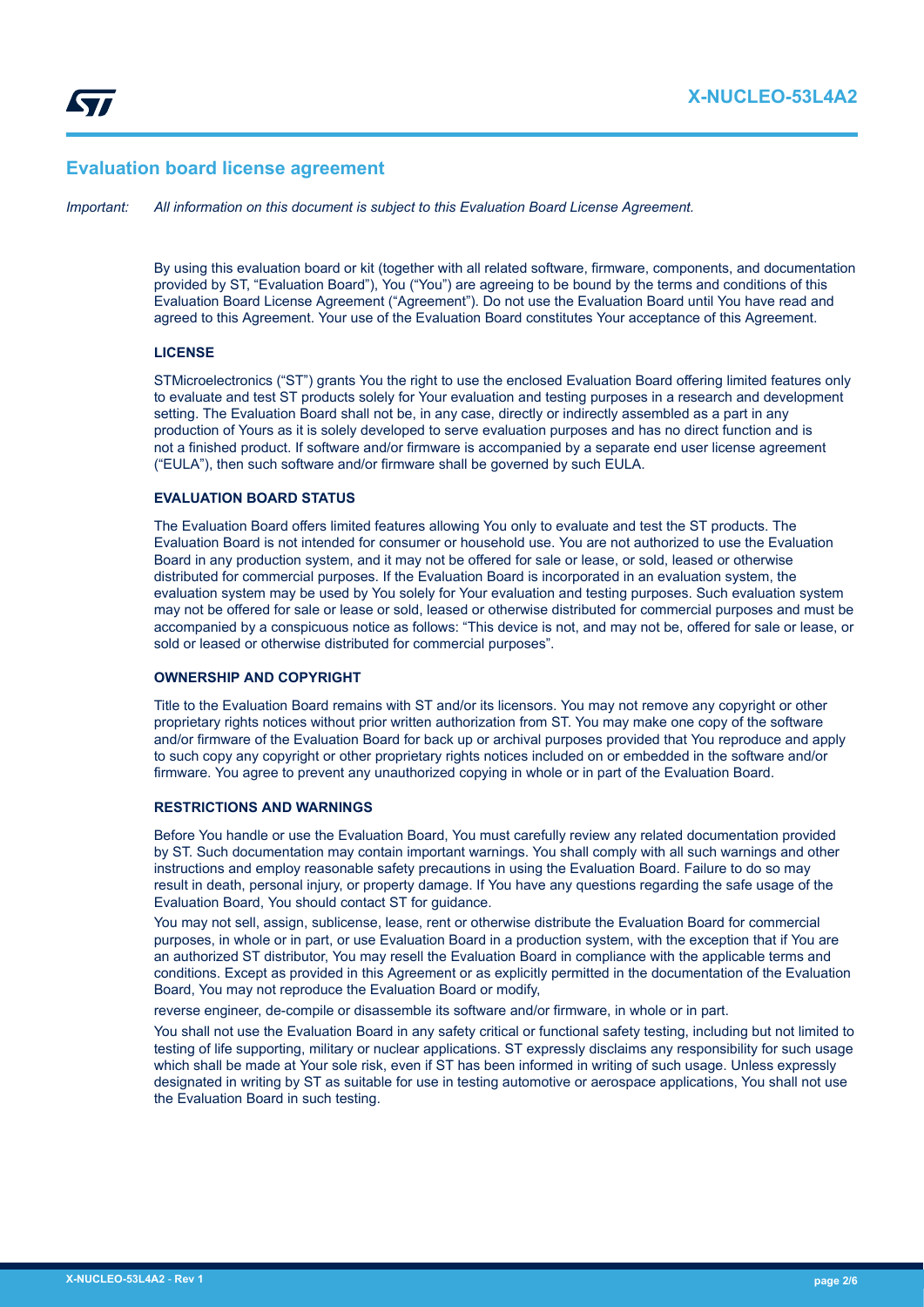#### **Notice applicable to Evaluation Boards according to European Regulation**

For the European Regulation of the Evaluation Board, the applicable EU directives are considered, with a particular attention to the Low Voltage Directive (LVD) 2014/35/EU, the Electromagnetic Compatibility (EMC) Directive 2014/30/EU, and the Radio Equipment Directive (RED) 2014/53/EU. If the Evaluation Board is outside the scope of the foregoing Directives, then the General Product Safety Directive (GPSD) 2001/95/EC and Council Directive 93/68/EEC, amending Directive 73/23/EEC on electrical equipment designed for use within certain voltage limits, are applicable.

The Evaluation Board meets the requirements of the Restriction of Hazardous Substances (RoHS 2 or RoHS recast) Directive 2011/65/EU, Annex II, as amended by Directive 2015/863/EU.

#### **Notice applicable to Evaluation Boards not FCC-Approved**

This kit is designed to allow:

- 1. Product developers to evaluate electronic components, circuitry, or software associated with the kit to determine whether to incorporate such items in a finished product and
- 2. Software developers to write software applications for use with the end product.

This kit is not a finished product and when assembled may not be resold or otherwise marketed unless all required FCC equipment authorizations are first obtained. Operation is subject to the condition that this product not cause harmful interference to licensed radio stations and that this product accept harmful interference. Unless the assembled kit is designed to operate under part 15, part 18 or part 95 of 47 CFR, Chapter I ("FCC Rules"), the operator of the kit must operate under the authority of an FCC license holder or must secure an experimental authorization under part 5 of this chapter.

#### **For Evaluation Boards annotated as FEDERAL COMMUNICATIONS COMMISSION (FCC) Part 15 Compliant**

- **FCC Interference Statement for Class A Evaluation Boards**: This equipment has been tested and found to comply with the limits for a Class A digital device, pursuant to part 15 of the FCC Rules. These limits are designed to provide reasonable protection against harmful interference when the equipment is operated in a commercial environment. This equipment generates, uses, and can radiate radio frequency energy and, if not installed and used in accordance with the instruction manual, may cause harmful interference to radio communications. Operation of this equipment in a residential area is likely to cause harmful interference in which case the user will be required to correct the interference at his own expense.
- **FCC Interference Statement for Class B Evaluation Boards**: This equipment has been tested and found to comply with the limits for a Class B digital device, pursuant to part 15 of the FCC Rules. These limits are designed to provide reasonable protection against harmful interference in a residential installation. This equipment generates, uses and can radiate radio frequency energy and, if not installed and used in accordance with the instructions, may cause harmful interference to radio communications. However, there is no guarantee that interference will not occur in a particular installation. If this equipment does cause harmful interference to radio or television reception, which can be determined by turning the equipment off and on, the user is encouraged to try to correct the interference by one or more of the following measures:
	- Reorient or relocate the receiving antenna.
	- Increase the separation between the equipment and receiver.
	- Connect the equipment to an outlet on a circuit different from that to which the receiver is connected.
	- Consult the dealer or an experienced radio/TV technician for help.
- This device complies with part 15 of the FCC Rules. Operation is subject to the following two conditions: (1) This device may not cause harmful interference, and (2) this device must accept any interference received, including interference that may cause undesired operation. Changes or modifications not expressly approved by the party responsible for compliance could void the user's authority to operate the equipment.

#### **WARRANTY**

ST WARRANTS THAT IT HAS THE RIGHT TO PROVIDE THE EVALUATION BOARD TO YOU. THIS WARRANTY IS PROVIDED BY ST IN LIEU OF ALL OTHER WARRANTIES, WRITTEN OR ORAL, STATUTORY, EXPRESS OR IMPLIED, INCLUDING ANY WARRANTY AS TO MERCHANTABILITY, NON-INFRINGEMENT, FITNESS FOR ANY PARTICULAR PURPOSE, OR UNINTERRUPTED OR ERROR-FREE OPERATION, ALL OF WHICH ARE EXPRESSLY DISCLAIMED. THE EVALUATION BOARD IS PROVIDED "AS IS".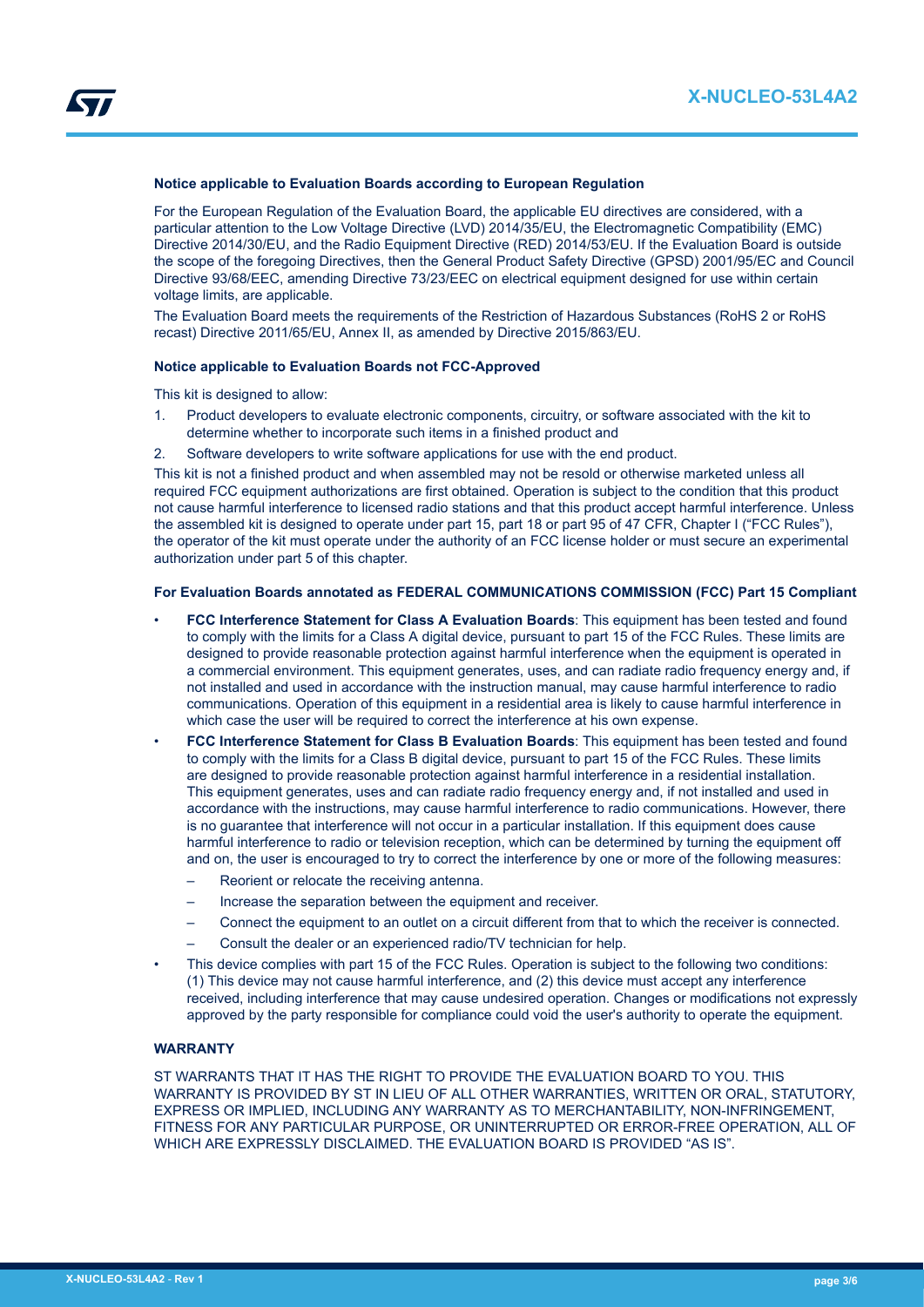YOU WARRANT TO ST THAT YOU WILL ENSURE THE EVALUATION BOARD IS USED ONLY BY ELECTRONICS EXPERTS WHO UNDERSTAND THE DANGERS OF HANDLING AND USING SUCH ITEMS, YOU ASSUME ALL RESPONSIBILITY AND LIABILITY FOR ANY IMPROPER OR UNSAFE HANDLING OR USE OF THE EVALUATION BOARD BY YOU, YOUR EMPLOYEES, AFFILIATES, CONTRACTORS, AND DESIGNEES.

## **LIMITATION OF LIABILITIES**

IN NO EVENT SHALL ST BE LIABLE TO YOU, WHETHER IN CONTRACT, TORT (INCLUDING NEGLIGENCE), STRICT LIABILITY, OR ANY OTHER LEGAL THEORY, FOR ANY INDIRECT, SPECIAL, CONSEQUENTIAL, INCIDENTAL, PUNITIVE, OR EXEMPLARY DAMAGES WITH RESPECT TO ANY MATTERS RELATING TO THIS AGREEMENT, REGARDLESS OF WHETHER ST HAS BEEN ADVISED OF THE POSSIBILITY OF THE SAME. IN NO EVENT SHALL ST'S LIABILITY ARISING OUT OF THIS AGREEMENT IN THE AGGREGATE EXCEED THE AMOUNT PAID BY YOU UNDER THIS AGREEMENT FOR THE PURCHASE OF THE EVALUATION BOARD, OR TEN UNITED STATES DOLLARS (\$10.00) IF NO PURCHASE PRICE WAS PAID.

## **INDEMNIFICATION**

You shall, at Your expense, defend ST and its Affiliates against a claim or action brought by a third party for infringement or misappropriation of any patent, copyright, trade secret or other intellectual property right of a third party to the extent resulting from (1) Your combination of the Evaluation Board with any other component, system, software, or firmware, (2) Your modification of the Evaluation Board, or (3) Your use of the Evaluation Board in a manner not permitted under this Agreement.

You shall indemnify ST and its Affiliates against and pay any resulting costs and damages finally awarded against ST or its Affiliates or agreed to in any settlement, provided that You have sole control of the defense and settlement of the claim or action, and ST cooperates in the defense and furnishes all related evidence under its control at Your expense. ST will be entitled to participate in the defense of such claim or action and to employ counsel at its own expense.

"Affiliates" means any corporation or other entity directly or indirectly controlled by, controlling or under common control with the entity in question, for so long as such ownership exists. "Control" means the direct or indirect beneficial ownership of more than fifty (50%) percent of the stock or other equity interests entitled to vote for the election of directors or an equivalent governing body. Any such corporation or other legal entity shall be deemed to be an Affiliate of such Party only as long as such Control exists.

## **TERMINATION**

ST may terminate this Agreement without notice if You breach this Agreement. Upon termination, You shall immediately destroy or return all copies of the software, firmware, and documentation of the Evaluation Board to ST and certify in writing to ST that You have done so.

## **APPLICABLE LAW AND JURISDICTION**

This Agreement shall be governed, construed and enforced in accordance with the laws of Switzerland, without regard to its conflict of laws rules. The UN Convention on Contracts for the International Sale of Goods shall not apply to this Agreement. In case of dispute and in the absence of an amicable settlement, the only competent jurisdiction shall be the Courts of Geneva, Switzerland. Any breach of this Agreement by You may result in irreparable damage to ST for which ST will not have an adequate remedy at law. Accordingly, in addition to any other remedies and damages available, You acknowledge and agree that ST may immediately seek enforcement of this Agreement in any jurisdiction by means of specific performance or injunction, without any requirement to post a bond or other security.

# **SEVERABILITY**

If any provision of this agreement is or becomes, at any time or for any reason, unenforceable or invalid, no other provision of this agreement shall be affected thereby, and the remaining provisions of this agreement shall continue with the same force and effect as if such unenforceable or invalid provisions had not been inserted in this Agreement. In addition, any unenforceable or invalid provision shall be deemed replaced by a provision that is valid and enforceable and that comes closest to expressing the intention of the unenforceable or invalid provision.

#### **WAIVER**

The waiver by either party of any breach of any provision of this Agreement shall not operate or be construed as a waiver of any other or a subsequent breach of the same or a different provision.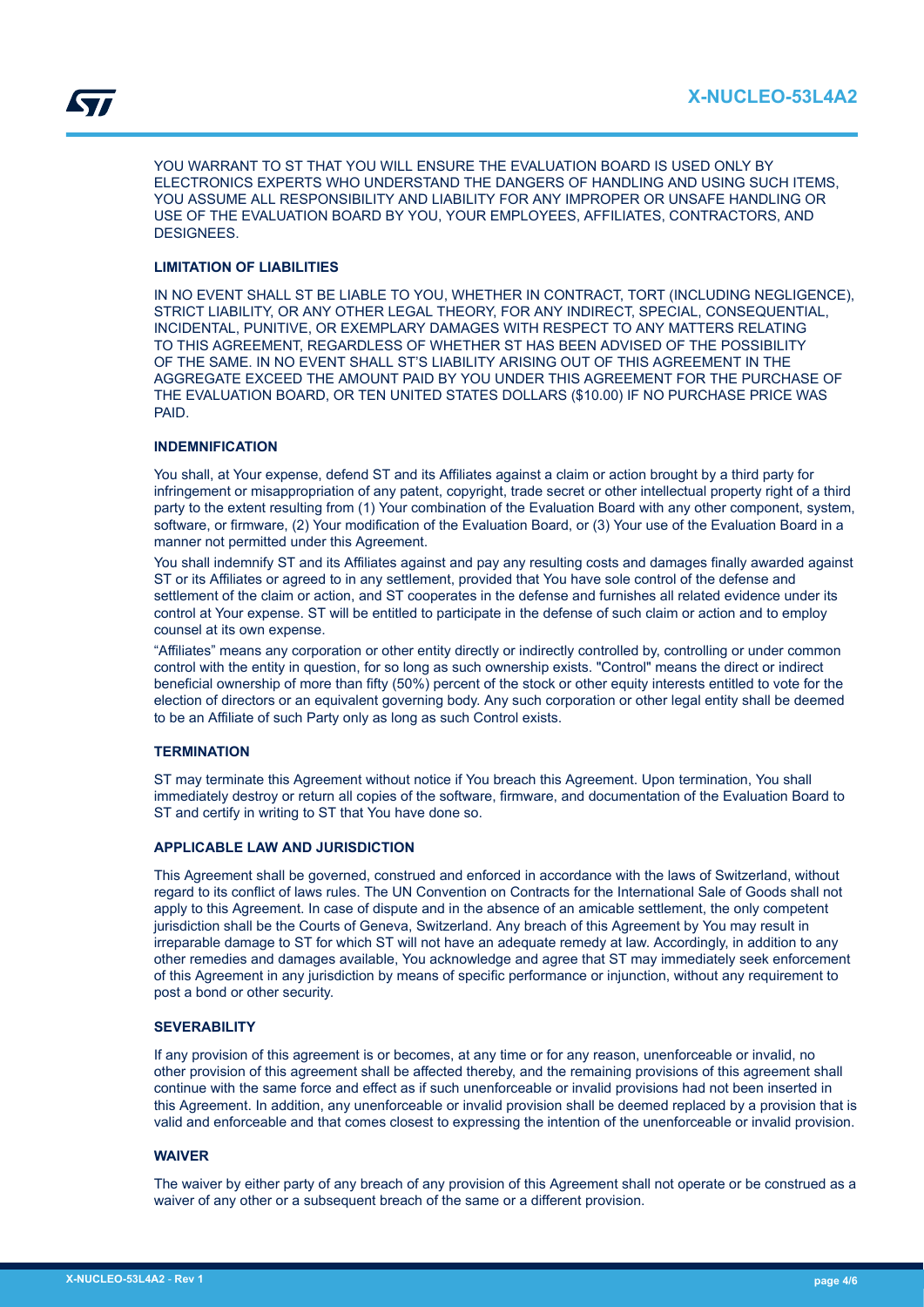

## **RELATIONSHIP OF THE PARTIES**

Nothing in this Agreement shall create, or be deemed to create, any joint venture, partnership, principal-agent, employer-employee or other relationship between the Parties, except that of independent contractors. Neither Party has the authority or power to bind, to contract in the name of, or to create a liability for the other in any way or for any purpose.

#### **SURVIVAL**

Any provision of this Agreement which imposes an obligation after termination of this Agreement shall survive the termination of this Agreement.

#### **SECTION HEADINGS**

Section headings are inserted for convenience only and shall not be used to interpret this Agreement.

### **WASTE AND RECYCLING**

**The Evaluation Board is not to be disposed of as urban waste. At the end of its life cycle, differentiated waste collection must be followed.** Consult the local authorities for more information on the proper disposal channels. It is mandatory to separately collect the Evaluation Board and make sure it is delivered it to the appropriate waste management and recycling centers.

As of 15 August 2018, in all the countries belonging to the European Union, the Evaluation Board is subject to the WEEE Directive 2012/19/EU requirement; therefore, it is forbidden to dispose of the Evaluation Board as undifferentiated waste or with other domestic wastes. Consult the local authorities for more information on the proper recycling centers.

Disposing of the Evaluation Board incorrectly may cause damage to the environment and may be subject to fines based on specific countries' rules.